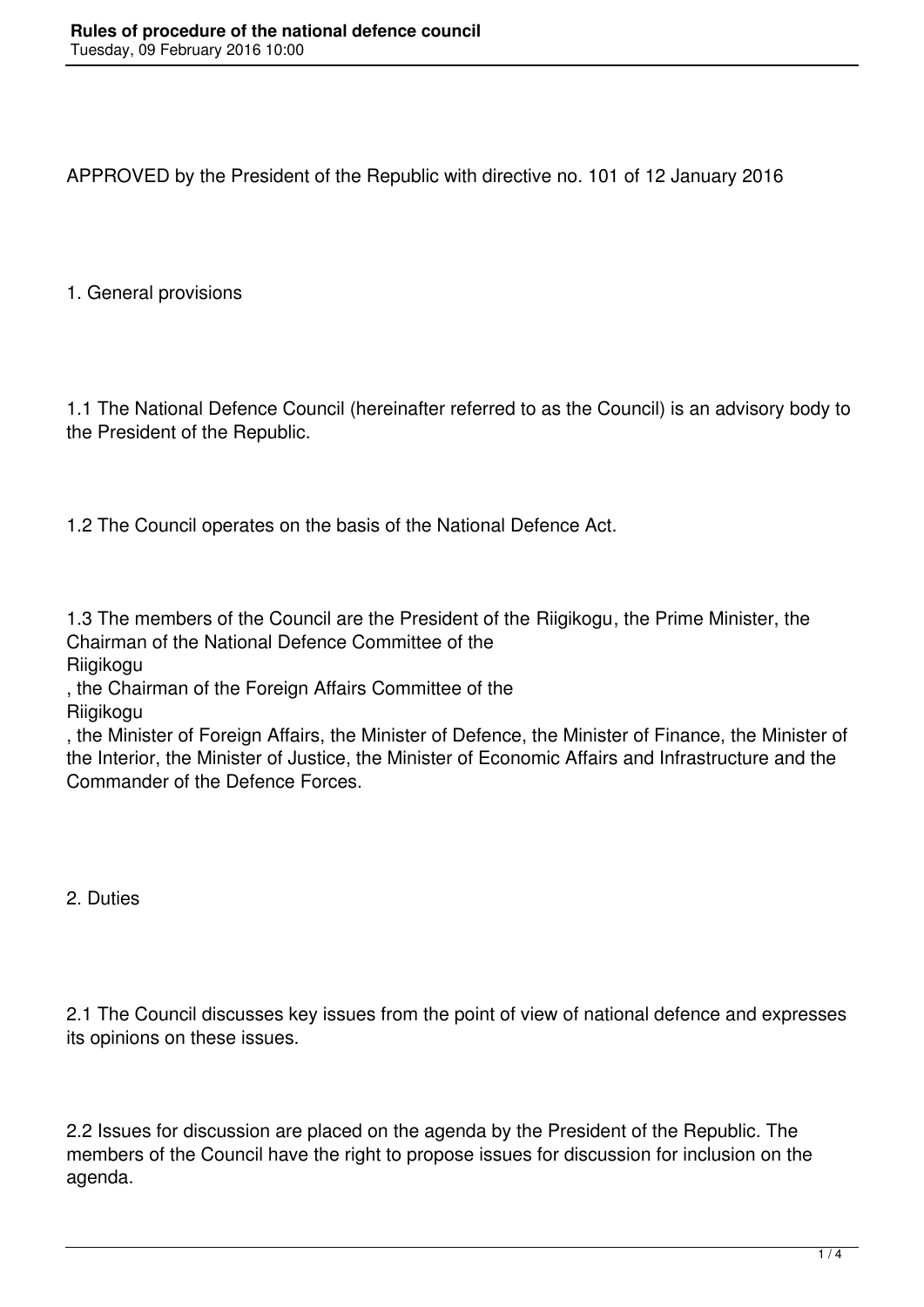3. Sessions

3.1 The Council meets in session.

3.2 Sessions of the Council are convened by the President of the Republic.

3.3 Sessions of the Council are chaired by the President of the Republic or the President of the Riigikogu

discharging the functions of the President of the Republic.

3.4 Attendance of sessions of the Council is mandatory for members of the Council. Members attend the sessions personally. If a member is unable to attend a session, they must inform the Office of the President of the Republic.

3.5 Other individuals may be invited by the President of the Republic to speak at a session of the Council.

3.6 Sessions of the Council are held as often as required.

3.7 Notification of a session of the Council having been convened is forwarded to the members of the Council and other invited attendees by the Office of the President of the Republic. The notification is forwarded within reasonable time and indicates the date and time, venue and agenda of the session. Other materials and information related to a session are forwarded as required.

3.8 Members may be provided with additional materials related to issues for discussion on the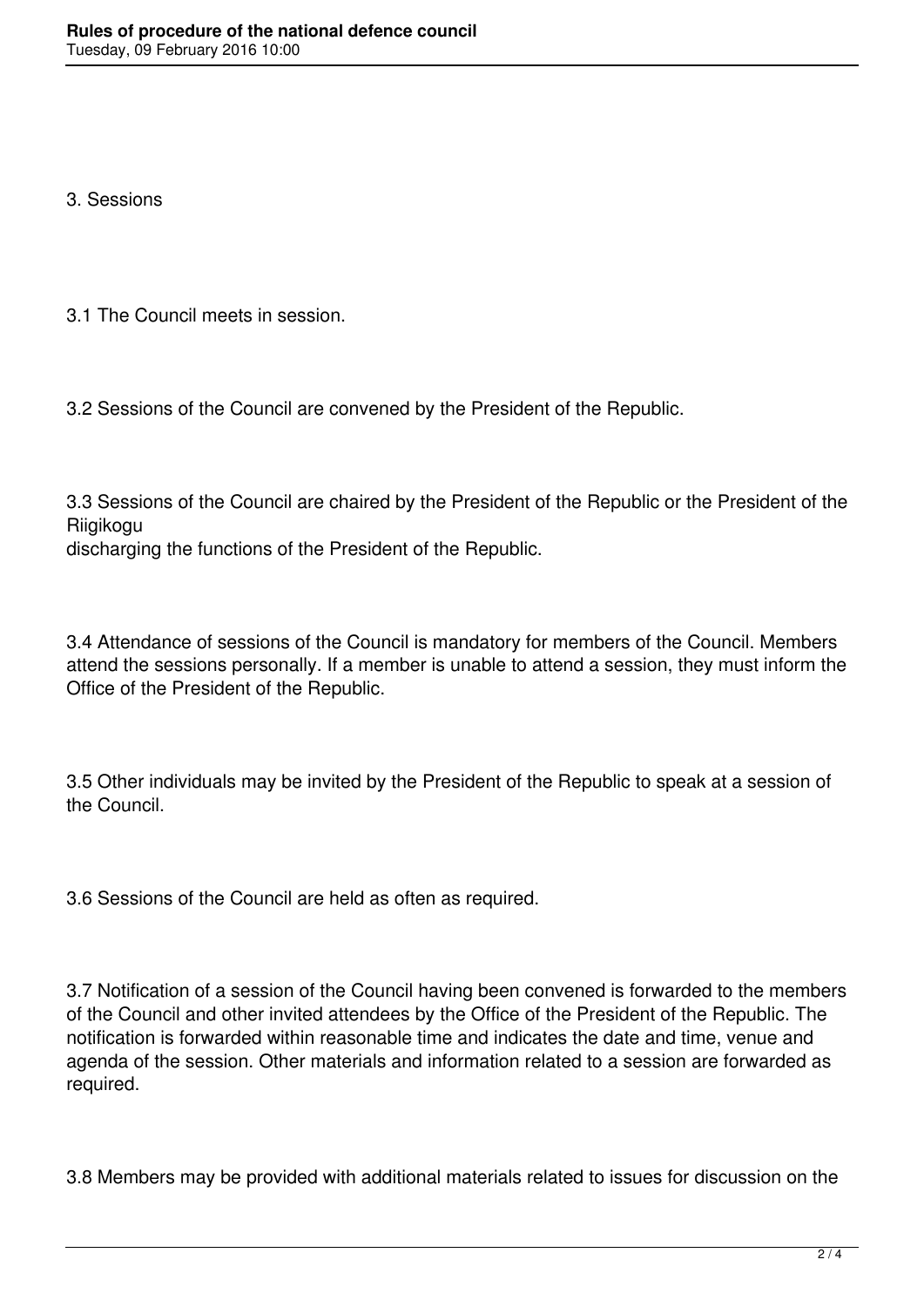agenda at a session. These must be dealt with in accordance with the administrative procedure.

4. Procedure for discussion

4.1 Issues are discussed at a session in the order indicated on the agenda. The chair of the session has the right to amend the order of discussion of the issues on the agenda.

4.2 Where necessary, the chair of the session has the right, at their own discretion or on the proposal of a member of the Council, to raise issues for discussion which are not on the agenda. The order in which such issues are discussed is determined by the chair of the session.

4.3 In discussing an issue on the agenda, the floor is first given to the primary presenter, then to the co-presenter. This is followed by general discussion of the issue, during which the members of the Council have the opportunity to ask the presenters, other members of the Council and invited attendees questions and express their own opinions regarding the issue under discussion.

4.4 Discussion of an issue on the agenda ends when the chair of the session determines that there has been sufficient discussion of the issue.

5. Minutes of sessions

5.1 The minutes of sessions of the Council are taken and signed by the Adviser to the President of the Republic.